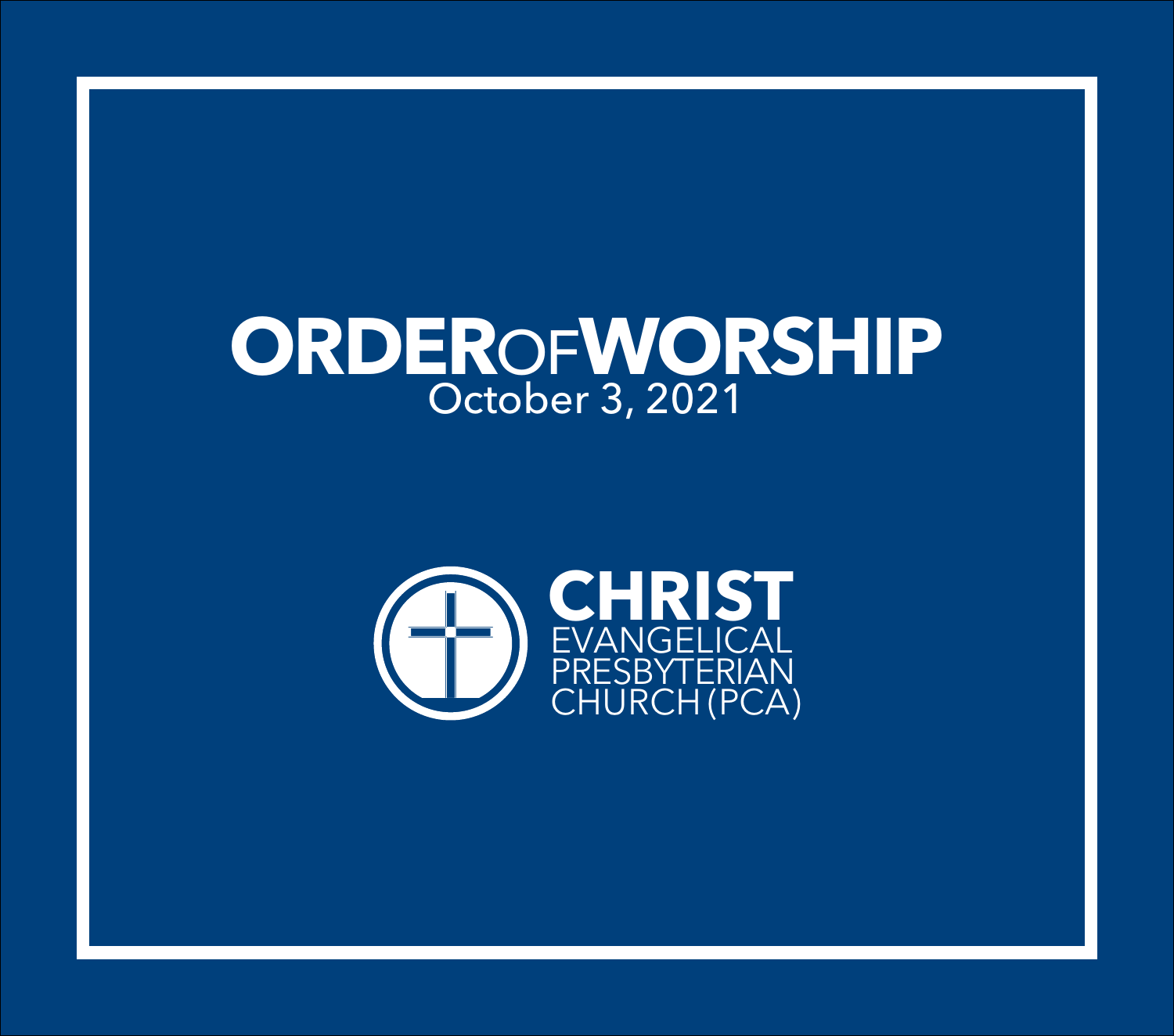# **ORDER OF WORSHIP** October 3, 2021

### **Prelude** Worship Choir

#### **The Majesty and Glory**

#### **Welcome**

To all who are weary and need rest; To all who mourn and long for comfort; To all who feel worthless and wonder if God cares; To all who fail and desire strength; To all who sin and need a Savior; To all who hunger and thirst for righteousness; And to whoever will come–

This Church opens wide her doors and offers her welcome in the name of the Lord Jesus Christ.

# **Call to Worship** Psalm 95:6-7

Minister: Oh come, let us worship and bow down; let us kneel before the LORD, our Maker! For he is our God, and we are the people of his pasture, and the sheep of his hand.

Let us worship the Lord together!

### **Hymn of Praise**

### **Crown Him with Many Crowns**

Crown him with many crowns The Lamb upon his throne Hark how the heav'nly anthem drowns All music but its own Awake my soul and sing Of him who died for thee And hail him as thy matchless King Thro' all eternity

Crown him the Lord of love Behold his hands and side Rich wounds yet visible above In beauty glorified All hail Redeemer hail For thou hast died for me Thy praise and glory shall not fail Thro'out eternity

Crown him the Lord of life Who triumphed o'er the grave Who rose victorious in the strife For those he came to save His glories now we sing Who died and rose on high Who died eternal life to bring And lives that death may die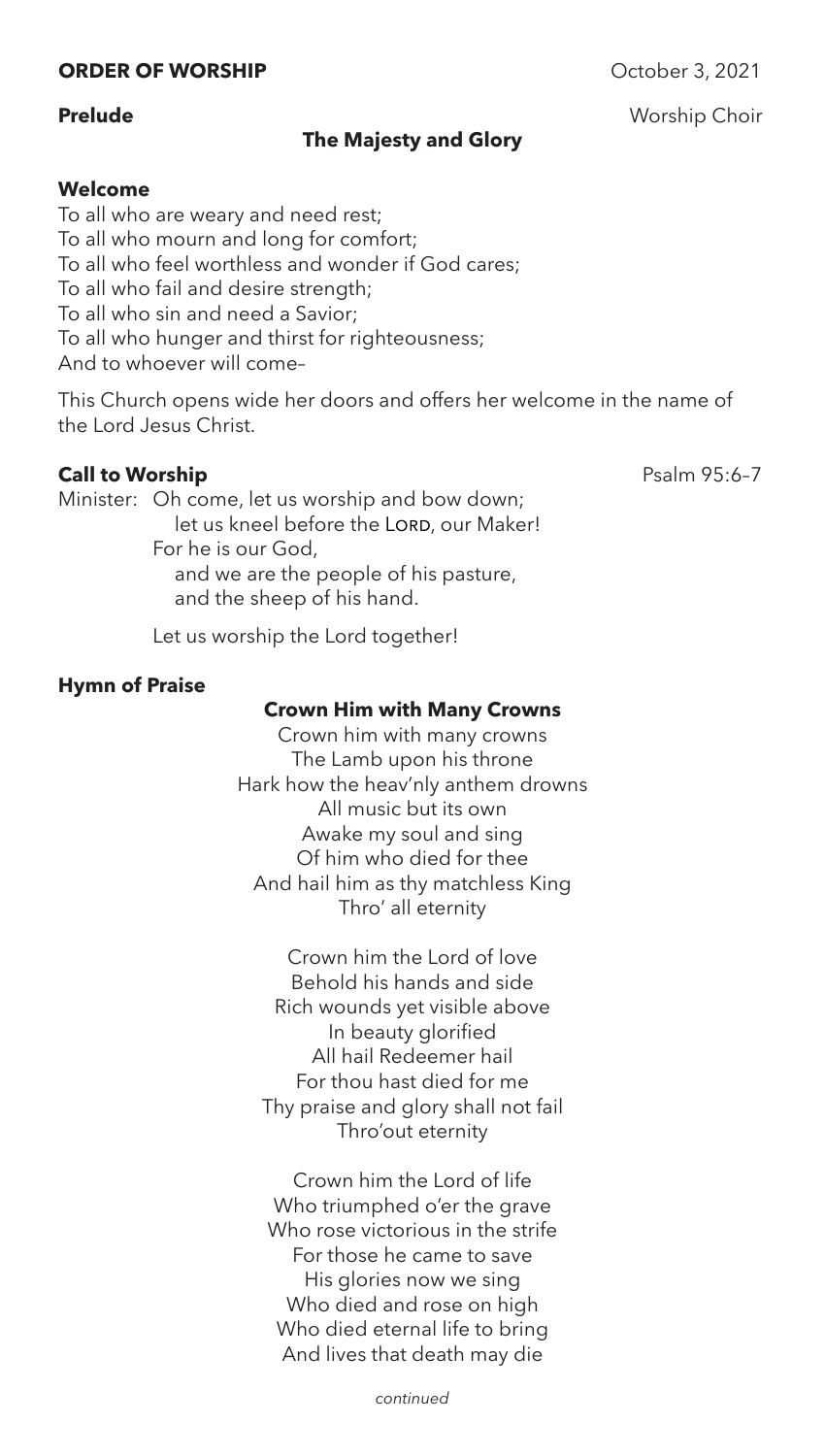Crown him the Lord of heav'n One with the Father known One with the Spirit thro' him giv'n From yonder glorious throne To thee be endless praise For thou for us hast died Be thou O Lord thro' endless days Adored and magnified

#### **Invocation**

#### **The Lord's Prayer**

Our Father, who art in heaven, hallowed be thy name. Thy kingdom come, thy will be done, on earth as it is in heaven. Give us this day our daily bread, and forgive us our debts, as we forgive our debtors. And lead us not into temptation, but deliver us from evil. For thine is the kingdom, and the power, and the glory forever. Amen.

#### **Gloria Patri**

Glory be to the Father And to the Son and to the Holy Ghost As it was in the beginning Is now and ever shall be World without end Amen Amen

#### **Affirmation of Faith** The Apostles' Creed

Minister: Christian, what do you believe?

**All: I believe in God the Father Almighty, Maker of heaven and earth. I believe in Jesus Christ, his only Son, our Lord, who was conceived by the Holy Spirit and born of the virgin Mary. He suffered under Pontius Pilate, was crucified, died, and was buried; he descended into hell.\* The third day he rose again from the dead. He ascended into heaven and is seated at the right hand of God the Father Almighty. From there he will come to judge the living and the dead. I believe in the Holy Spirit, the holy catholic\*\* church, the communion of saints, the forgiveness of sins, the resurrection of the body, and the life everlasting. Amen.**

*\*Jesus "descended into hell" as he suffered the pain and torment of divine wrath. \*\*The term catholic refers to the church universal, knowing no racial, economic, geographical, or language barriers.*

### **O Love That Will Not Let Me Go**

O Love that will not let me go I rest my weary soul in thee I give thee back the life I owe That in thine ocean depths its flow May richer fuller be

O Light that follow'st all my way I yield my flickering torch to thee My heart restores its borrowed ray That in thy sunshine's blaze its day May brighter fairer be *continued*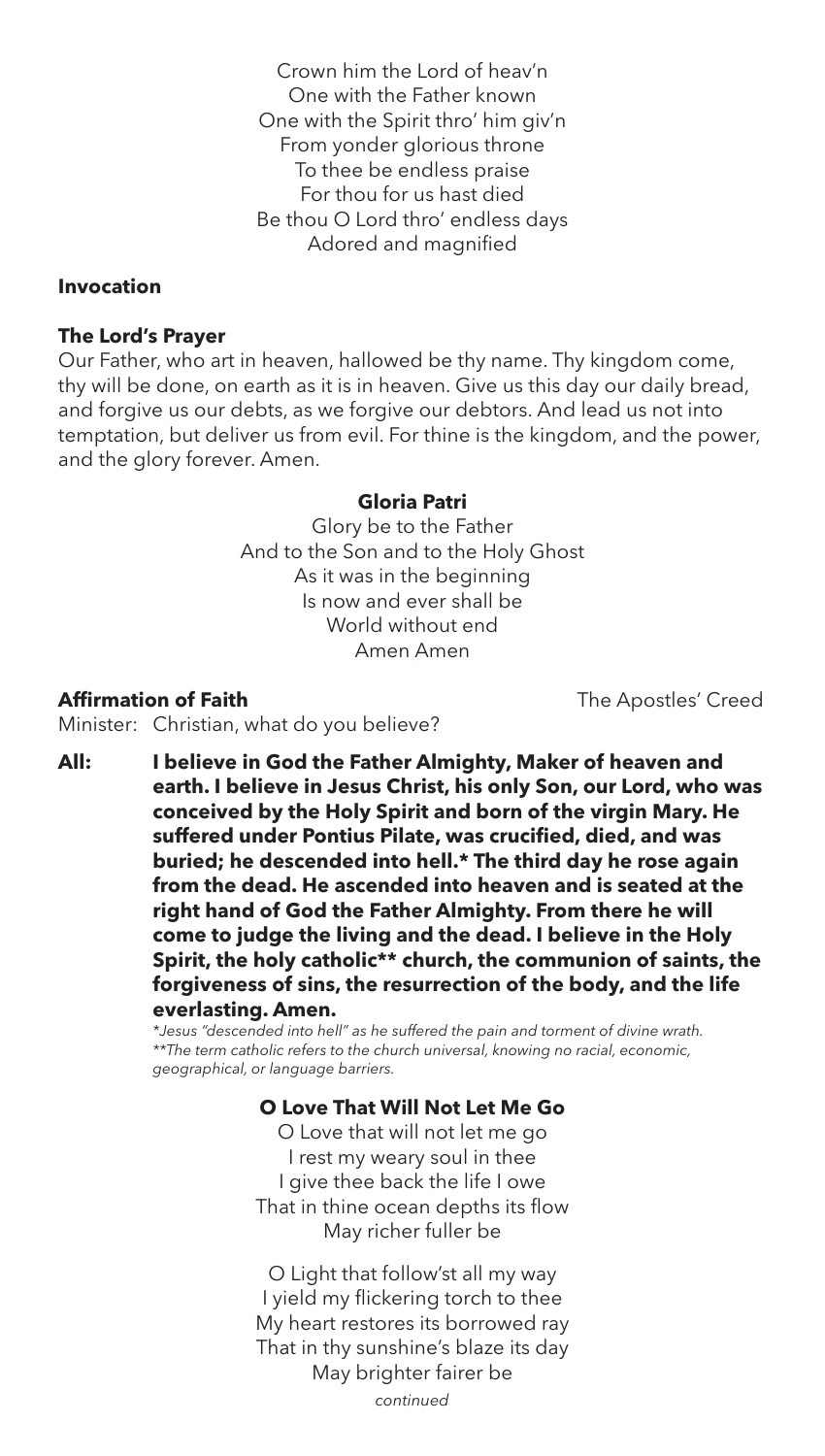O Joy that seekest me through pain I cannot close my heart to thee I trace the rainbow through the rain And feel the promise is not vain That morn shall tearless be

O Cross that liftest up my head I dare not ask to fly from thee I lay in dust life's glory dead And from the ground there blossoms red Life that shall endless be

**Call to Confession Exodus 20:7** Westminster Shorter Catechism Q/A 53–54 Heidelberg Catechism Q/A 99

- Minister: What is the third commandment?
- **People: The third commandment is: You shall not take the name of the**  LORD your God in vain, for the LORD will not hold him guiltless **who takes his name in vain.**
- Minister: What is required in the third commandment?
- **People: The third commandment requires the holy and reverent use of God's name, titles, attributes, ordinances, Word, and works.**
- Minister: What is God's will for us in the third commandment?
- **People: That we neither blaspheme nor misuse the name of God by cursing, perjury, or unnecessary oaths, nor share in such horrible sins by being silent bystanders. In a word, it requires that we use the holy name of God only with reverence and awe, so that we may properly confess him, pray to him, and praise him in everything we do and say.**

# **Public Confession**

Minister: Let us confess our sins together.

**All: Almighty and everlasting God, who orders all things in heaven and on earth, and who made all ages a preparation for the coming of your Son, we confess before you that we have sinned. We have not loved you as we ought. We have exercised false priorities; maintained false concepts of God; taken vows we have not kept; failed to honor your Lord's Day. Furthermore, we have not loved one another as we ought. We have failed to give honor to whom it is due; failed to preserve life; failed in maintaining purity of heart; taken what is not ours; borne false witness to make ourselves look better; and we have entertained covetous thoughts. O God, forgive our sins! We are sorry for them. We look to the merit and mediation of our Savior, Jesus Christ, to wash our sins away. Grant that we may grow in true faith and obedience to the honor of your great name. In Jesus' name we pray, Amen.**

### **Silent Confession**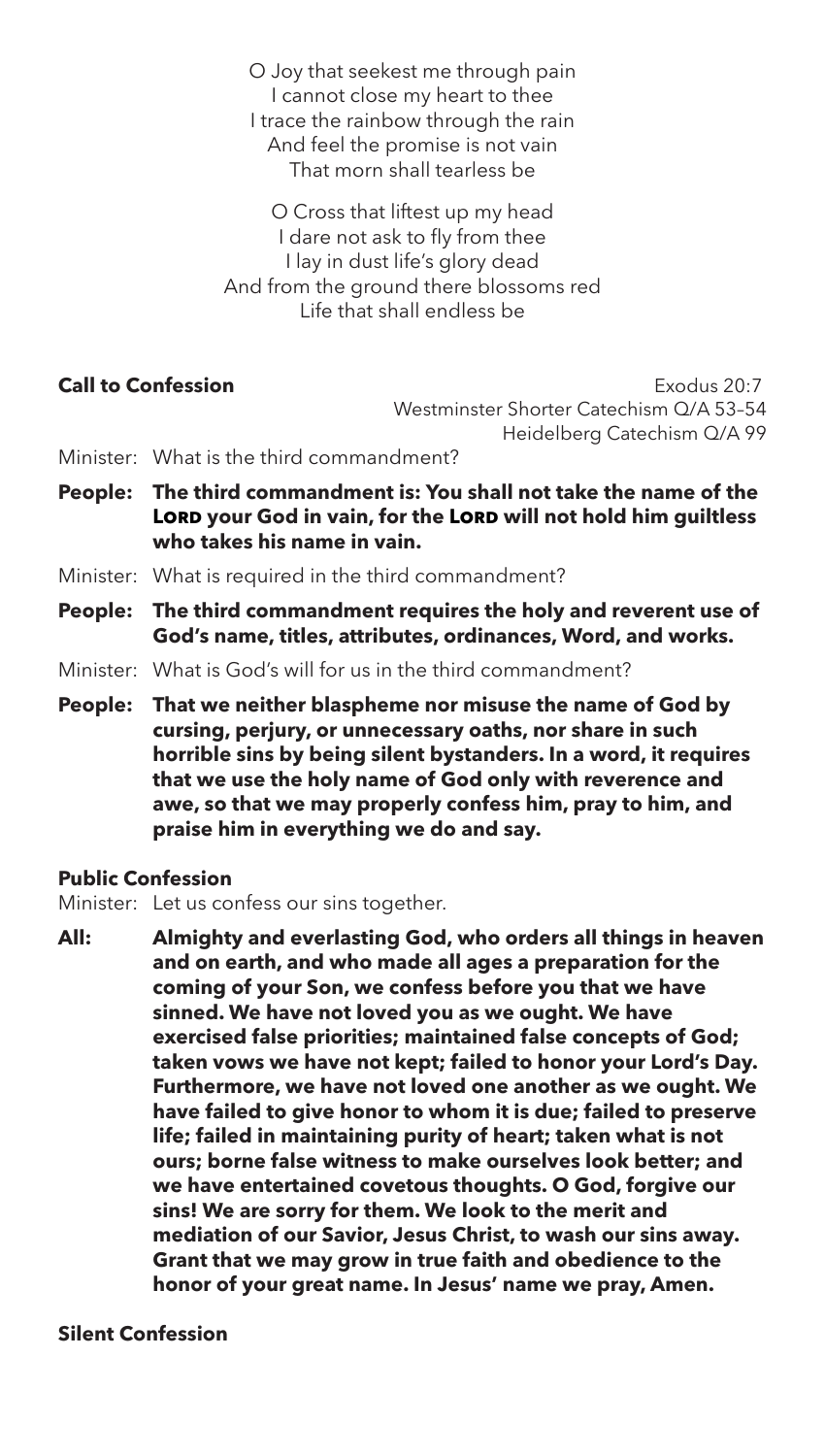#### **Assurance of Pardon and Comfort** Titus 3:5–7

Minister: He saved us, not because of works done by us in righteousness, but according to his own mercy, by the washing of regeneration and renewal of the Holy Spirit, whom he poured out on us richly through Jesus Christ our Savior, so that being justified by his grace we might become heirs according to the hope of eternal life.

> Hear and receive the good news of the gospel: in Jesus Christ, we are forgiven.

# **People: Thanks be to God!**

#### **Christ the Sure and Steady Anchor**

Christ the sure and steady anchor In the fury of the storm When the winds of doubt blow through me And my sails have all been torn

> In the suffering in the sorrow When my sinking hopes are few I will hold fast to the anchor It shall never be removed

Christ the sure and steady anchor While the tempest rages on When temptation claims the battle And it seems the night has won

Deeper still then goes the anchor Though I justly stand accused I will hold fast to the anchor It shall never be removed

Christ the sure and steady anchor Through the floods of unbelief Hopeless somehow O my soul now Lift your eyes to Calvary

> This my ballast of assurance See his love forever proved I will hold fast to the anchor It shall never be removed

Christ the sure and steady anchor As we face the wave of death When these trials give way to glory And we draw our final breath

We will cross that great horizon Clouds behind and life secured And the calm will be the better For the storms that we endured

Christ the shore of our salvation Ever faithful ever true We will hold fast to the anchor It shall never be removed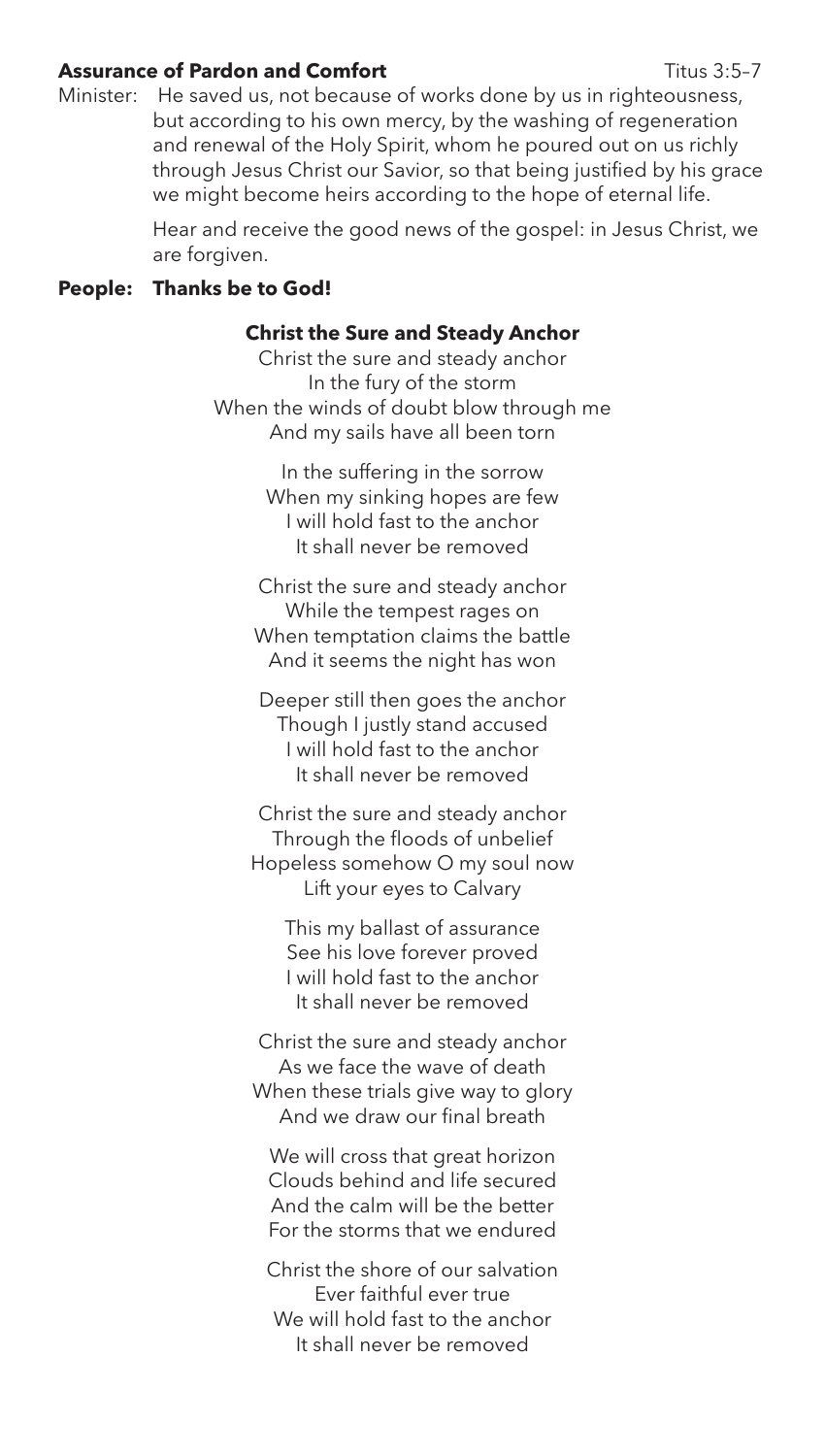# **Tithes And Offerings**

# **The Doxology**

Praise God from whom all blessings flow Praise him all creatures here below Praise him above ye heavenly host Praise Father Son and Holy Ghost Amen

# **Prayer Of Dedication**

# **Sermon**

# **"Love So Amazing"**

*Ephesians 1:4–5* Rev. Richard Harris

# **The Service of Communion**

Minister: The Lord be with you.

- **People: And also with you.**
- Minister: Lift up your hearts.
- **People: We lift them up to the Lord.**
- Minister: Let us give thanks to the Lord our God.
- **All: It is fitting and right that we give you thanks and praise, O God, at all times and in all places. Therefore, with angels and archangels and with all the company of heaven we praise and magnify your name, saying, "Holy, holy, holy Lord God of hosts: heaven and earth are full of your glory. Glory to God in the highest."**

# **Words of Institution**

# **The Sacrament of the Lord's Supper**

### **Behold the Lamb**

Behold the Lamb who bears our sins away Slain for us and we remember The promise made that all who come in faith Find forgiveness at the cross So we share in this Bread of Life And we drink of his sacrifice As a sign of our bonds of peace Around the table of the King

> The body of our Savior Jesus Christ Torn for you eat and remember The wounds that heal The death that brings us life Paid the price to make us one So we share in this Bread of Life And we drink of his sacrifice As a sign of our bonds of love Around the table of the King